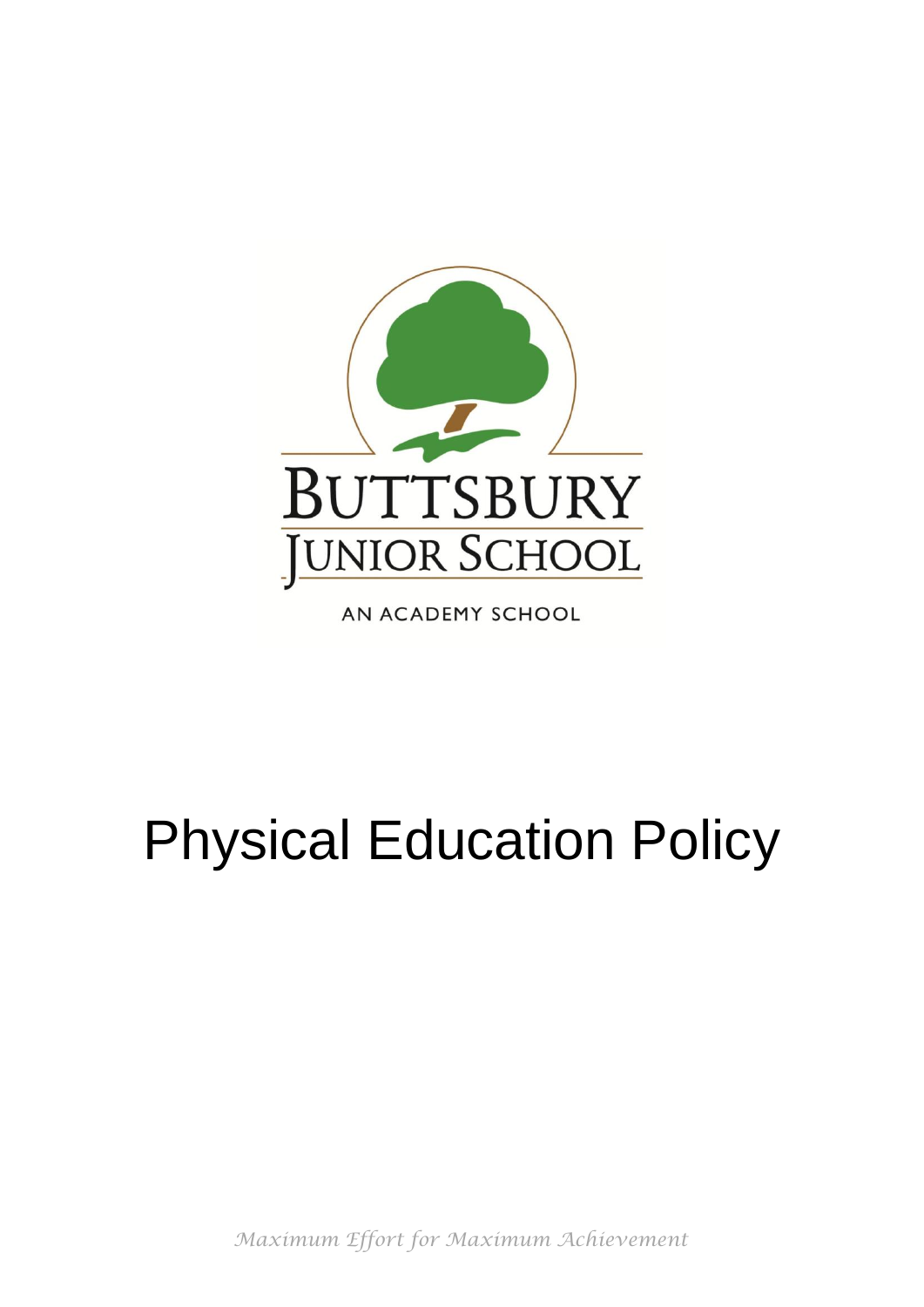

# **1. Aims and Objectives**

- 1.1 Physical Education (P.E.) develops pupils' knowledge, skills and understanding of sport, so that they can perform with increasing competence and confidence in a range of physical activities. These include dance, gymnastics, swimming and water safety, athletics, invasion games and outdoor adventure activities. Physical education promotes an understanding in children of their bodies in action. It involves thinking, selecting and applying skills, and promotes positive attitudes towards a healthy lifestyle – this enables children to make informed choices about physical activity throughout their lives.
- 1.2 The aims of P.E. are:
	- To enable children to develop and explore physical skills with increasing control and coordination;
	- To encourage children to work and play with other peers in a range of group situations;
	- To develop the way children perform skills and apply rules / conventions for different activities;
	- To increase children's ability to use what they have learnt to improve the quality and control of their performance;
	- To teach children to recognise and describe how their bodies feel during exercise;
	- To develop the children's enjoyment of physical activity through creativity and imagination;
	- To develop an understanding in children of how to succeed in a range of physical skills or physical activities, and how to evaluate their own and others' successes and further improvements
	- To encourage children to be competitive in a safe and fair way, and to learn how to react appropriately in victory and defeat.

# **2. Teaching and learning style**

- 2.1. We use a variety of teaching and learning styles in P.E. lessons. The school's principal aim is to develop children's knowledge, skills and understanding, doing so through a mixture of whole-class teaching and individual / group-based activities. Teachers draw attention to good examples of individual performance as models for other children; the school strongly encourages pupils to evaluate their own work as well as the work of other children, using WWW and EBI models to engender this. Within lessons, pupils are given the opportunity to collaborate and compete with each other, and use a wide range of resources when doing so.
- 2.2. In all classes there are children of differing ability, both academic and physical, and this is recognised through the provision of suitable learning opportunities for all children. The school enables this through careful planning, which matches the challenge of the task to the ability of the individual child. Teaching is adapted to support those that need additional support and extended to provide accelerated learning for those working at the 'more able' end of the scale, with the use of appropriate resources, activities and tasks enabling this; e.g.
	- Setting common tasks that are open-ended and can have a variety of results e.g. timed events, such as a 60m sprint;
	- Setting tasks of increasing difficulty, where not all children complete all tasks e.g. the high jump;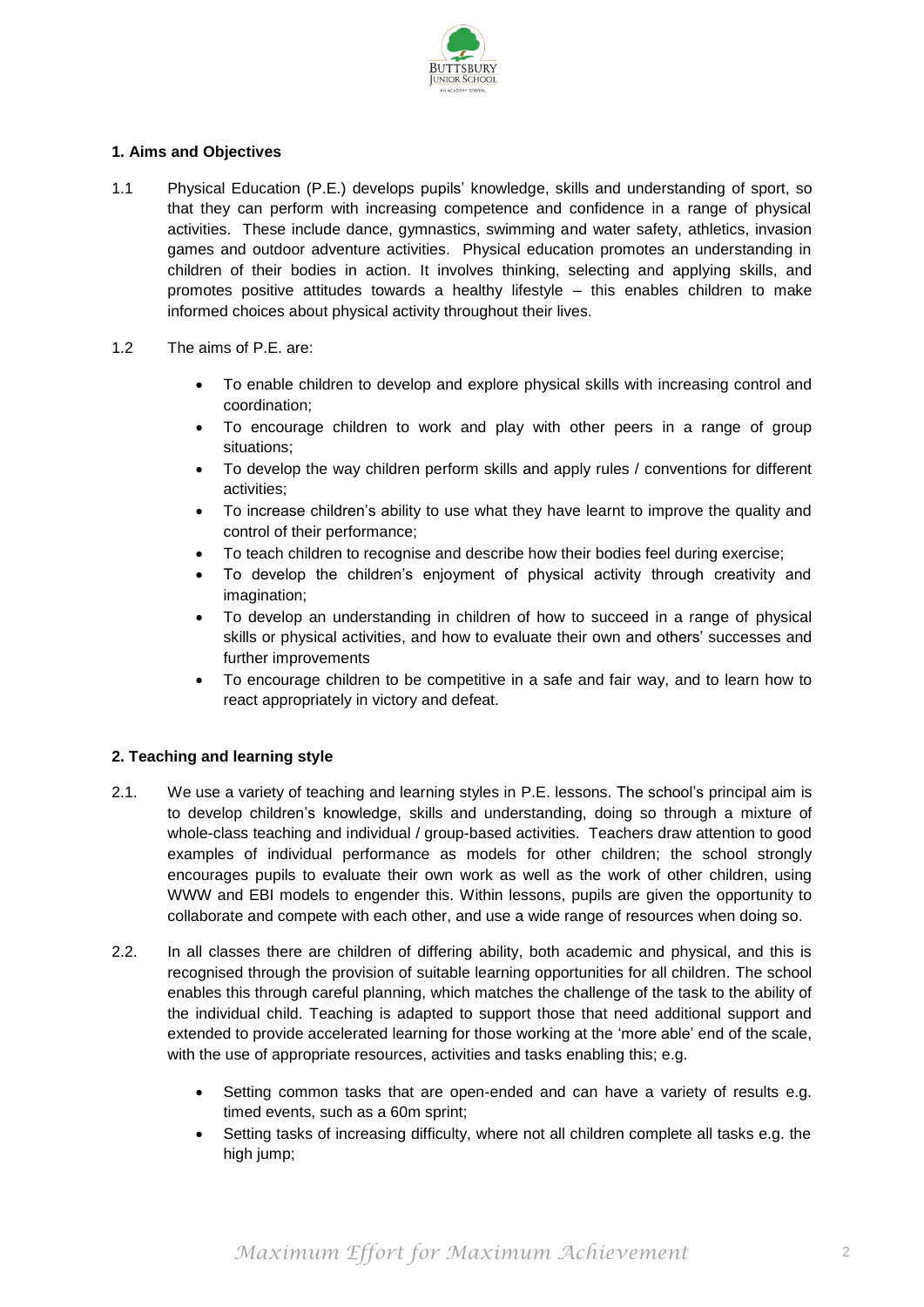

- Grouping children by ability and setting different tasks for each group e.g. during team games;
- Providing a range of challenges through the provision of different resources e.g. different gymnastic equipment

The school employs professional sports coaches (Winger Sports) who deliver at least one PE lesson per week for each class.

# **3. P.E. curriculum planning**

- 3.1. P.E. is a foundation subject in the national curriculum; Buttsbury Junior School uses the *National Curriculum* as its basis for curriculum planning in P.E, and has adapted this to the local circumstances of the school as required. The school teaches dance, gymnastics, athletics, invasion games and other outdoor activities. In Year 4, pupils also have the opportunity to spend three days on a residential trip (at a PGL centre). Also in Year 6, pupils have the opportunity to spend five days on a residential to the Isle of Wight.
- 3.2. The curriculum planning in P.E. is carried out in three phases: long term, medium term, and short term. The long term plan maps out the P.E. activities covered in each term during the key stage, and is worked out by the P.E. subject leader in conjunction with teaching colleagues in each year group to ensure no overlap.
- 3.3. Our medium term plans give details of each unit of work for each term. These plans define what we teach and ensure an appropriate balance and distribution of work across each term. .
- 3.4. Class teachers complete a short term plan for each P.E. lesson as part of their weekly planning across each year group. These specific lessons plans list the specific learning objectives for each lesson and give details of how the lessons are taught (warm up, new skill, apply skill, game situation and cool down/evaluation).
- 3.5. P.E. activities are planned so that they build upon the prior learning of the children. While there are opportunities for children of all abilities to develop their skills, knowledge and understanding in each activity area, there is planned progression built into the scheme of work (so that the children are increasingly challenged as they move up through the school).

## **4. Contribution of P.E. to teaching in other curriculum areas**

4.1. Literacy -

P.E. contributes to the teaching of speaking and listening in our school by encouraging children to describe what they have done and discuss how they might improve their performance (linking to the school's marking policy, WWW and EBI principles)

4.2. Computing -

We use ICT to support P.E. teaching when appropriate. Video links are used to introduce a new sport or particular skill at the beginning of a lesson while children are changing, to maximise lesson time. When outdoors, children/adults can make video recordings using Hudl to record their own/peer performances and use them to develop their movements and actions. Lower Key Stage can begin to evaluate the performances from the recording to improve the quality of their work. Upper Key Stage can compare and evaluate each other's performance from recordings, and use these to improve the quality of their work.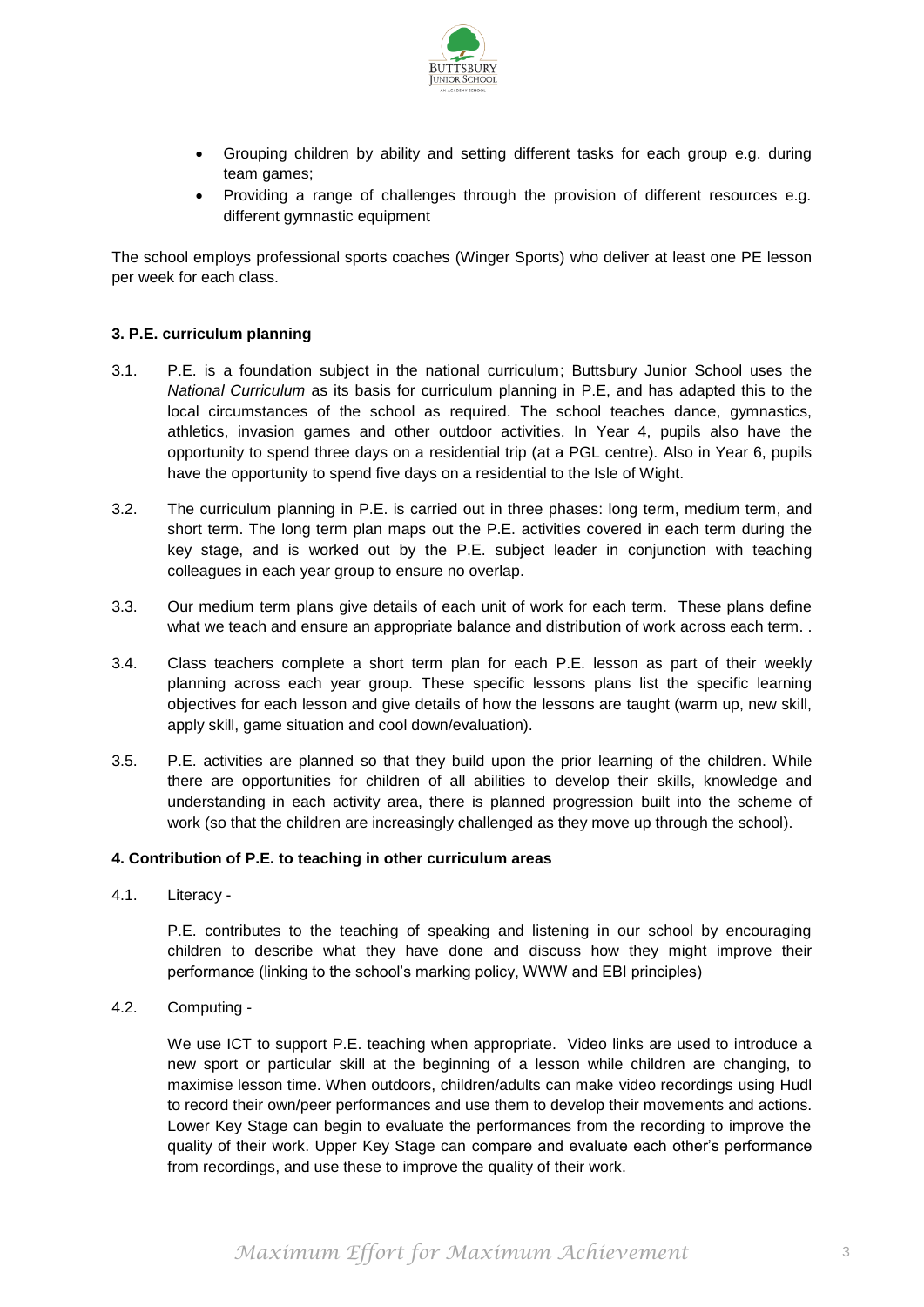

4.3. Personal, social and health education (PSHE) and citizenship-

P.E. contributes to the teaching of PSHE and citizenship by teaching children about the benefits of exercise and healthy eating and how to make informed decisions about things.

4.4. Spiritual, moral, social and cultural development -

The teaching of P.E. offers opportunities to support the social development of our children through the way we expect them to work together in lessons. Groupings allow children to work together and give them the chance to discuss their ideas and performance. Their work in general enables them to develop a respect for other children's levels of ability and encourages them to cooperate across a range of activities and experiences. Children learn to respect and work with each other and develop a better understanding of themselves and each other.

# **5. Teaching P.E. to children with special educational needs (SEND)**

- 5.1. At Buttsbury Junior School school, P.E. is an inclusive subject that is open to all pupils to participate within. P.E. forms part of the school curriculum policy to provide a broad and balanced education to all children. Through our P.E. teaching, we provide learning opportunities that enable all pupils to make progress. We do this by setting suitable learning challenges and responding to each child's different needs. Assessment against the National Curriculum allows us to consider each child's attainment and progress against expected levels.
- 5.2. When progress falls significantly outside the expected range, the child may have special educational needs - our assessment process looks at a range of factors (such as classroom organisation, teaching materials, teaching style and differentiation) so that we can take some additional or different action to enable the child to learn more effectively. This ensures that our teaching is matched to the child's needs.
- 5.3 We enable children to have access to the full range of activities involved in learning P.E. Where children participate in activities outside our school (for example at another school) we carry out a risk assessment prior to the event, to ensure that the activity is safe and appropriate for all pupils.

# **6. Assessment and recording**

6.1. Teachers assess children's work in P.E. by making assessments as they observe them working during lessons. They record the progress made by children against the learning objectives ('Can I?') for their lessons. At the end of a unit of work, teachers make a judgement as to whether the child is working towards, has met or exceeded the expectations of each individual unit. They make note of those judgements and as a year group, we assess once a term using the Target Tracker statements, which helps to inform us of future planning. These records also enable the teacher to make an annual assessment of progress for each child, as part of the child's annual report to parents. The teacher passes this information on to the next teacher at the end of each year.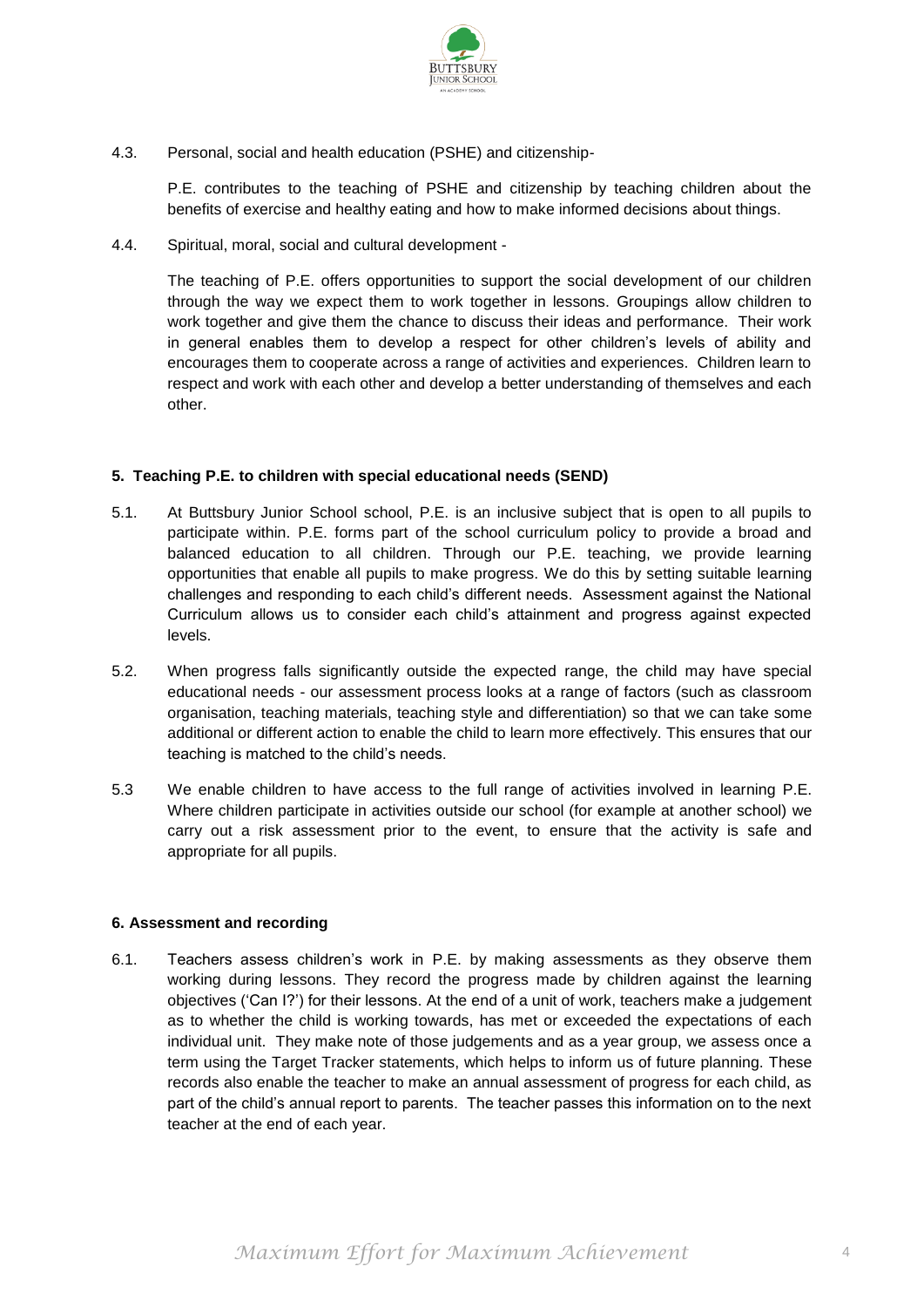

6.2. The P.E. subject leader keeps photographic and video evidence of children's work which demonstrates what the expected level of achievement is in each area of activity in P.E. in each year of the school.

## **7. Resources**

7.1. There is a wide range of resources to support the teaching of P.E. across the school. We keep most of our small equipment in a P.E. store and this is accessible to children only under adult supervision. The main school hall contains a range of apparatus and we expect the children to help set up and put away this equipment as part of their work. By doing so, the children learn to handle equipment safely. The children use the school playground and field for games and athletics activities, and a local swimming pool for swimming lessons.

## **8. Health and safety**

8.1. The general teaching requirement for health and safety applies to this subject. We encourage the children to consider their own safety and the safety of others at all times. We expect them to change for P.E. into the agreed clothing for each activity area. The governing body expects the teachers to set a good example by wearing appropriate clothing when teaching P.E. The policy of the governing body is that *no* jewellery is to be worn for any physical activity and long hair is to be tied back. Spare hair bands are kept in the school office for children that need one.

## **9. Monitoring and review**

9.1. The monitoring of the standards of the children's work and the quality of teaching in P.E is the responsibility of the P.E. subject leader. The work of the subject leader also involves supporting colleagues in the teaching of P.E., being informed about current developments in the subject and providing a strategic lead and direction for the subject in school. The P.E. subject leader gives the head teacher an annual summary report in which they evaluate the strengths and weaknesses in the subject and indicate areas for further improvement. The P.E. subject leader has specifically-allocated management time in order to review evidence of the children's work and undertake lesson observations in P.E. teaching across the school.

## **10. Extra-curricular activities**

10.1. The school provides a wide range of activities for children including netball, football, basketball, fencing, dodgeball, tag rugby, tennis, athletics, karate, gymnastics and dance, which take place prior to, during and at the end of the school day. In addition, activities are also run during the school holiday periods. These activities encourage children to further develop their skills in a range of activity areas. The school sends details electronically of the current club activities to parents at the beginning of the term.

The school also plays regular fixtures against other local schools and participates in area knockout competitions. This introduces a competitive element to team games and allows children to put into practice the skills that they have developed in their lessons. These